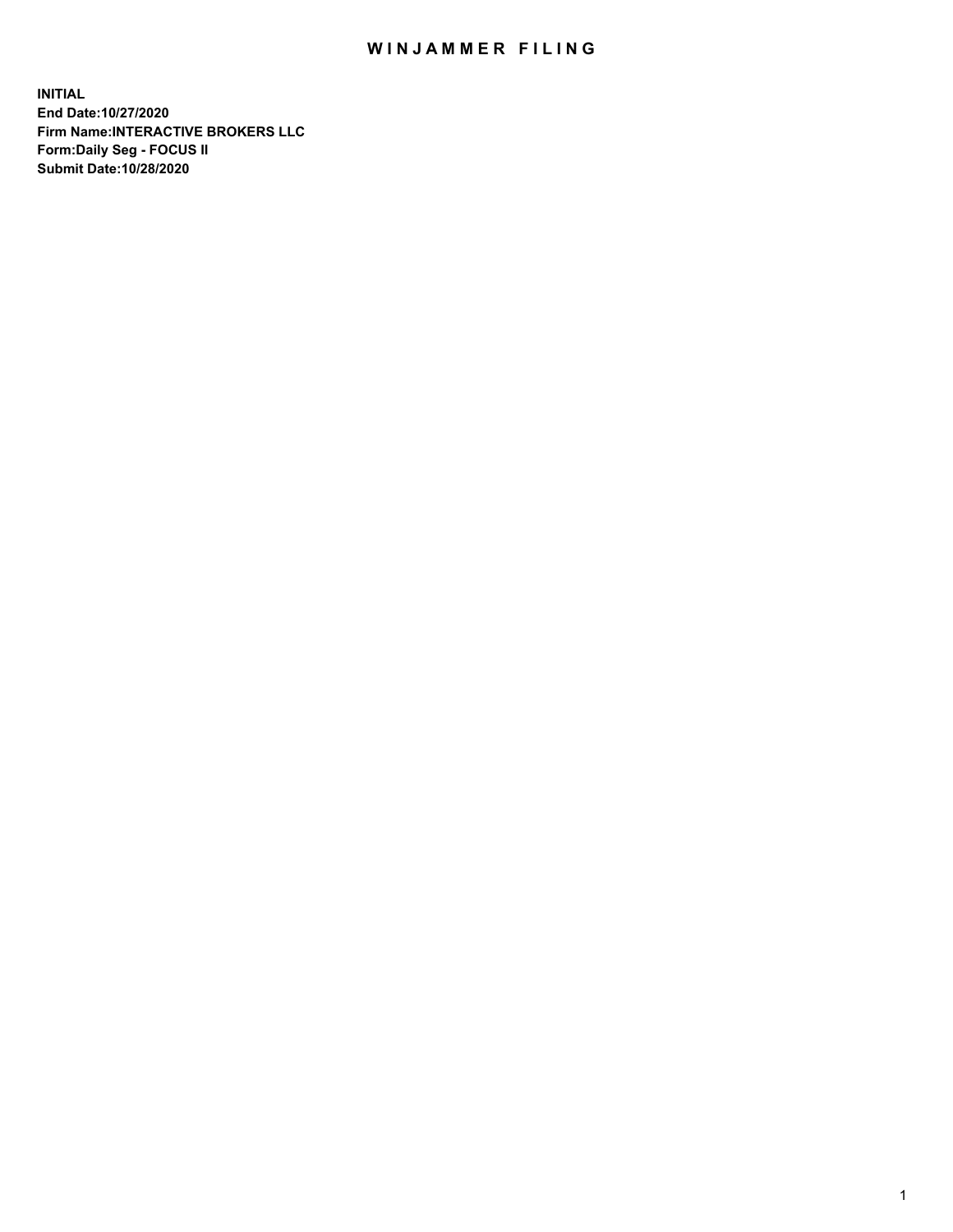**INITIAL End Date:10/27/2020 Firm Name:INTERACTIVE BROKERS LLC Form:Daily Seg - FOCUS II Submit Date:10/28/2020 Daily Segregation - Cover Page**

| Name of Company                                                                                                                                                                                                                                                                                                                | <b>INTERACTIVE BROKERS LLC</b>                                                  |  |
|--------------------------------------------------------------------------------------------------------------------------------------------------------------------------------------------------------------------------------------------------------------------------------------------------------------------------------|---------------------------------------------------------------------------------|--|
| <b>Contact Name</b>                                                                                                                                                                                                                                                                                                            | James Menicucci                                                                 |  |
| <b>Contact Phone Number</b>                                                                                                                                                                                                                                                                                                    | 203-618-8085                                                                    |  |
| <b>Contact Email Address</b>                                                                                                                                                                                                                                                                                                   | jmenicucci@interactivebrokers.c<br>om                                           |  |
| FCM's Customer Segregated Funds Residual Interest Target (choose one):<br>a. Minimum dollar amount: ; or<br>b. Minimum percentage of customer segregated funds required:%; or<br>c. Dollar amount range between: and; or<br>d. Percentage range of customer segregated funds required between:% and%.                          | <u>0</u><br>$\overline{\mathbf{0}}$<br>155,000,000 245,000,000<br><u>00</u>     |  |
| FCM's Customer Secured Amount Funds Residual Interest Target (choose one):<br>a. Minimum dollar amount: ; or<br>b. Minimum percentage of customer secured funds required:% ; or<br>c. Dollar amount range between: and; or<br>d. Percentage range of customer secured funds required between:% and%.                           | <u>0</u><br>$\overline{\mathbf{0}}$<br>80,000,000 120,000,000<br>0 <sub>0</sub> |  |
| FCM's Cleared Swaps Customer Collateral Residual Interest Target (choose one):<br>a. Minimum dollar amount: ; or<br>b. Minimum percentage of cleared swaps customer collateral required:% ; or<br>c. Dollar amount range between: and; or<br>d. Percentage range of cleared swaps customer collateral required between:% and%. | <u>0</u><br>$\underline{\mathbf{0}}$<br>0 <sub>0</sub><br>0 <sub>0</sub>        |  |

Attach supporting documents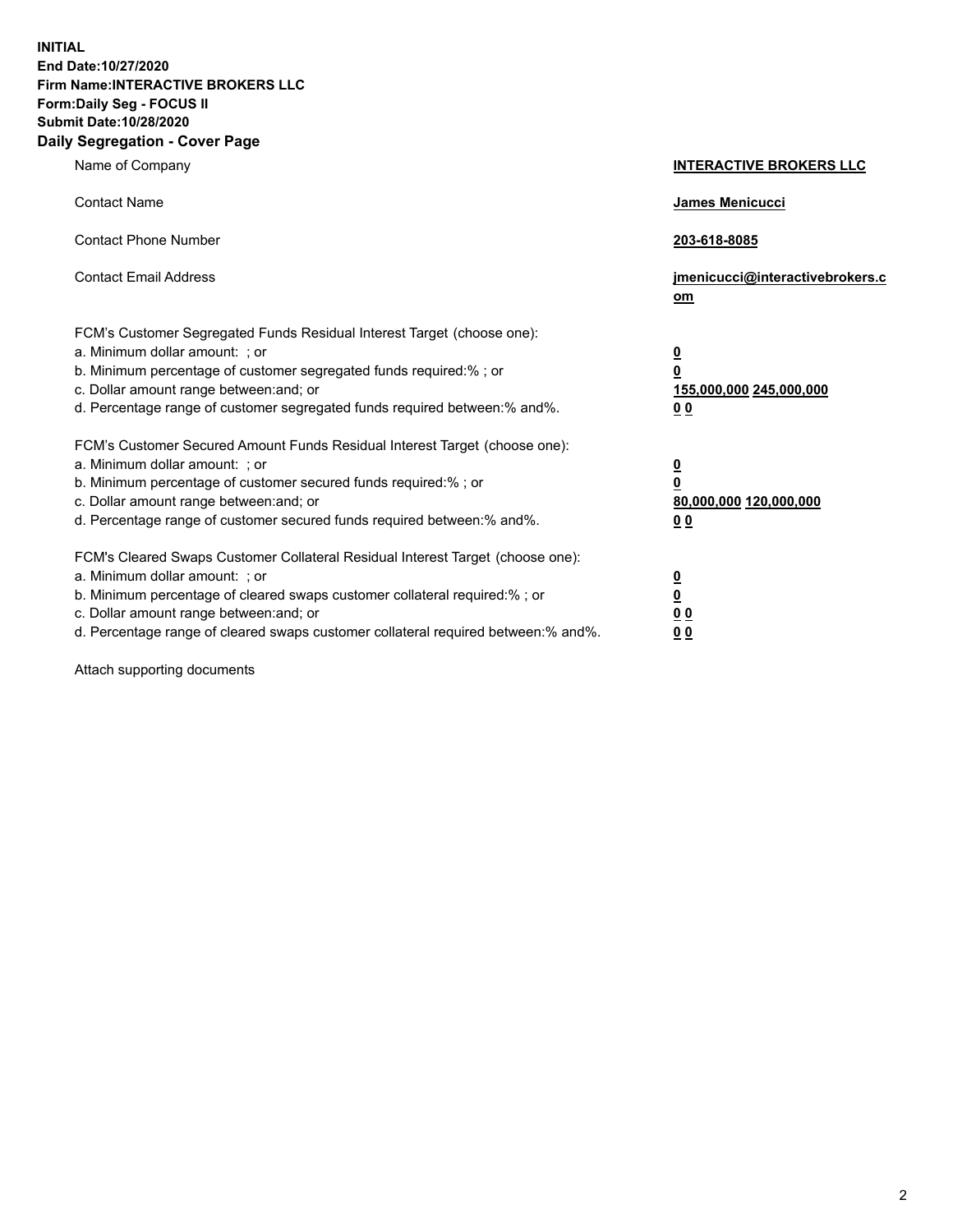**INITIAL End Date:10/27/2020 Firm Name:INTERACTIVE BROKERS LLC Form:Daily Seg - FOCUS II Submit Date:10/28/2020 Daily Segregation - Secured Amounts**

## Foreign Futures and Foreign Options Secured Amounts Amount required to be set aside pursuant to law, rule or regulation of a foreign government or a rule of a self-regulatory organization authorized thereunder **0** [7305] 1. Net ledger balance - Foreign Futures and Foreign Option Trading - All Customers A. Cash **582,780,688** [7315] B. Securities (at market) **0** [7317] 2. Net unrealized profit (loss) in open futures contracts traded on a foreign board of trade **-9,979,108** [7325] 3. Exchange traded options a. Market value of open option contracts purchased on a foreign board of trade **3,678,473** [7335] b. Market value of open contracts granted (sold) on a foreign board of trade **-1,807,924** [7337] 4. Net equity (deficit) (add lines 1. 2. and 3.) **574,672,129** [7345] 5. Account liquidating to a deficit and account with a debit balances - gross amount **9,094** [7351] Less: amount offset by customer owned securities **0** [7352] **9,094** [7354] 6. Amount required to be set aside as the secured amount - Net Liquidating Equity Method (add lines 4 and 5) **574,681,223** [7355] 7. Greater of amount required to be set aside pursuant to foreign jurisdiction (above) or line 6. **574,681,223** [7360] FUNDS DEPOSITED IN SEPARATE REGULATION 30.7 ACCOUNTS 1. Cash in banks A. Banks located in the United States **33,900,769** [7500] B. Other banks qualified under Regulation 30.7 **0** [7520] **33,900,769** [7530] 2. Securities A. In safekeeping with banks located in the United States **499,934,000** [7540] B. In safekeeping with other banks qualified under Regulation 30.7 **0** [7560] **499,934,000** [7570] 3. Equities with registered futures commission merchants A. Cash **0** [7580] B. Securities **0** [7590] C. Unrealized gain (loss) on open futures contracts **0** [7600] D. Value of long option contracts **0** [7610] E. Value of short option contracts **0** [7615] **0** [7620] 4. Amounts held by clearing organizations of foreign boards of trade A. Cash **0** [7640] B. Securities **0** [7650] C. Amount due to (from) clearing organization - daily variation **0** [7660] D. Value of long option contracts **0** [7670] E. Value of short option contracts **0** [7675] **0** [7680] 5. Amounts held by members of foreign boards of trade A. Cash **166,858,227** [7700] B. Securities **0** [7710] C. Unrealized gain (loss) on open futures contracts **-5,371,694** [7720] D. Value of long option contracts **3,678,473** [7730] E. Value of short option contracts **-1,807,924** [7735] **163,357,082** [7740] 6. Amounts with other depositories designated by a foreign board of trade **0** [7760] 7. Segregated funds on hand **0** [7765] 8. Total funds in separate section 30.7 accounts **697,191,851** [7770] 9. Excess (deficiency) Set Aside for Secured Amount (subtract line 7 Secured Statement Page 1 from Line 8) **122,510,628** [7380] 10. Management Target Amount for Excess funds in separate section 30.7 accounts **80,000,000** [7780] 11. Excess (deficiency) funds in separate 30.7 accounts over (under) Management Target **42,510,628** [7785]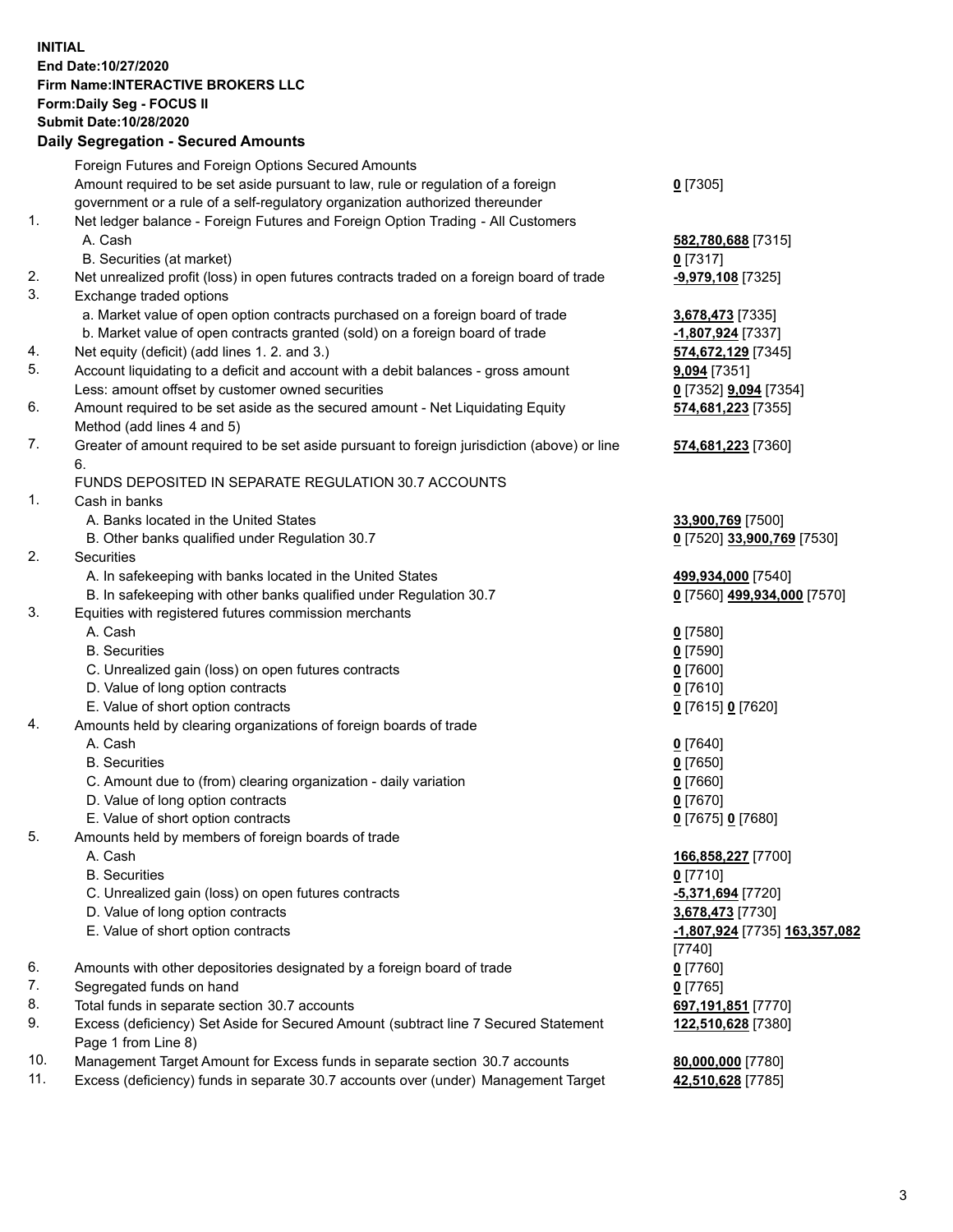**INITIAL End Date:10/27/2020 Firm Name:INTERACTIVE BROKERS LLC Form:Daily Seg - FOCUS II Submit Date:10/28/2020 Daily Segregation - Segregation Statement** SEGREGATION REQUIREMENTS(Section 4d(2) of the CEAct) 1. Net ledger balance A. Cash **5,481,600,826** [7010] B. Securities (at market) **0** [7020] 2. Net unrealized profit (loss) in open futures contracts traded on a contract market **53,532,433** [7030] 3. Exchange traded options A. Add market value of open option contracts purchased on a contract market **294,879,613** [7032] B. Deduct market value of open option contracts granted (sold) on a contract market **-270,428,060** [7033] 4. Net equity (deficit) (add lines 1, 2 and 3) **5,559,584,812** [7040] 5. Accounts liquidating to a deficit and accounts with debit balances - gross amount **6,121,380** [7045] Less: amount offset by customer securities **0** [7047] **6,121,380** [7050] 6. Amount required to be segregated (add lines 4 and 5) **5,565,706,192** [7060] FUNDS IN SEGREGATED ACCOUNTS 7. Deposited in segregated funds bank accounts A. Cash **1,259,830,615** [7070] B. Securities representing investments of customers' funds (at market) **2,450,229,650** [7080] C. Securities held for particular customers or option customers in lieu of cash (at market) **0** [7090] 8. Margins on deposit with derivatives clearing organizations of contract markets A. Cash **7,713,078** [7100] B. Securities representing investments of customers' funds (at market) **2,021,030,155** [7110] C. Securities held for particular customers or option customers in lieu of cash (at market) **0** [7120] 9. Net settlement from (to) derivatives clearing organizations of contract markets **17,307,487** [7130] 10. Exchange traded options A. Value of open long option contracts **294,704,750** [7132] B. Value of open short option contracts **-270,389,075** [7133] 11. Net equities with other FCMs A. Net liquidating equity **0** [7140] B. Securities representing investments of customers' funds (at market) **0** [7160] C. Securities held for particular customers or option customers in lieu of cash (at market) **0** [7170] 12. Segregated funds on hand **0** [7150] 13. Total amount in segregation (add lines 7 through 12) **5,780,426,660** [7180] 14. Excess (deficiency) funds in segregation (subtract line 6 from line 13) **214,720,468** [7190] 15. Management Target Amount for Excess funds in segregation **155,000,000** [7194] **59,720,468** [7198]

16. Excess (deficiency) funds in segregation over (under) Management Target Amount Excess